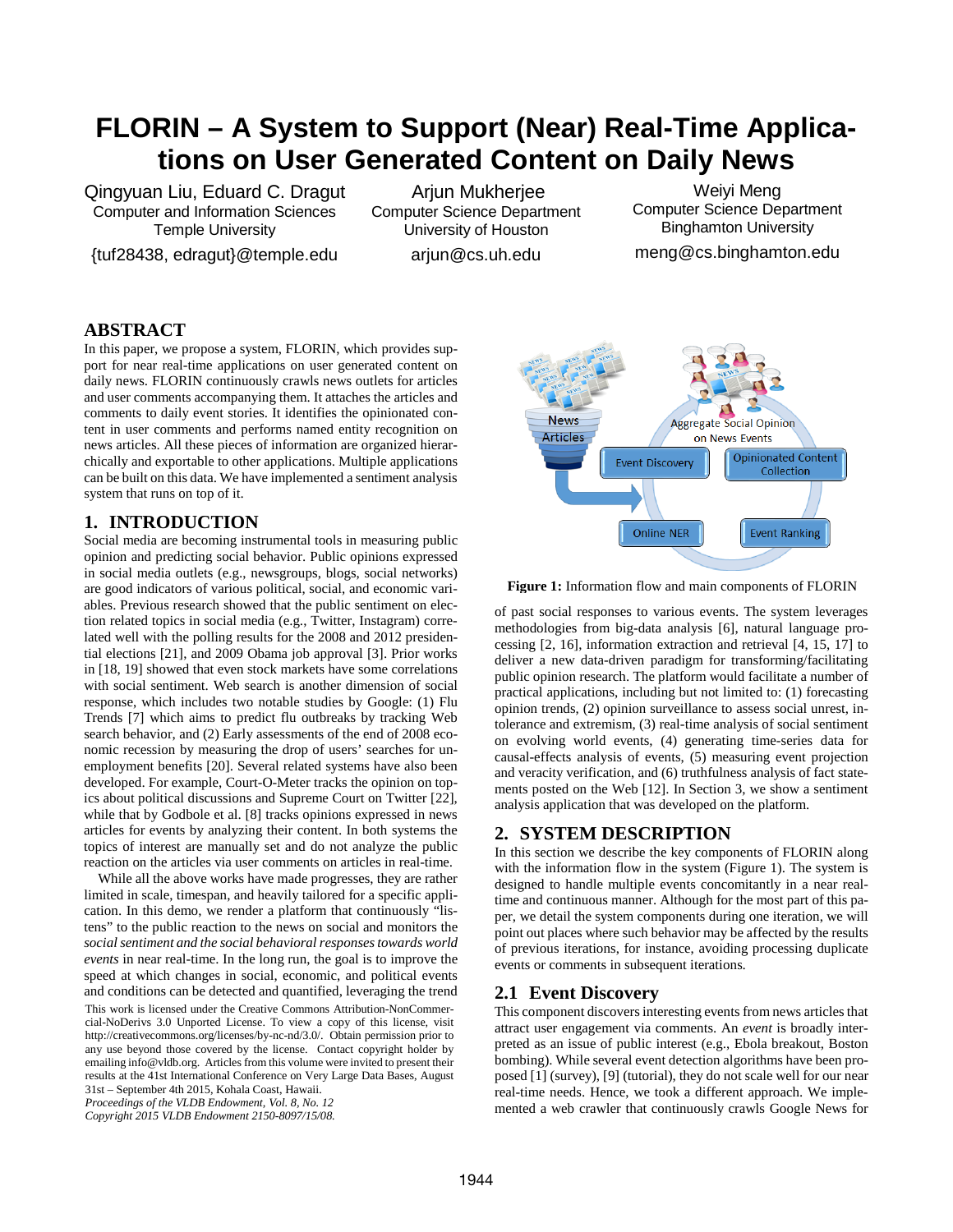

**Figure 2.** System screenshot featuring the ISIS event. The graph in the center illustrates the relationship between search traffic, news traffic and public sentiment for the month of Aug, 2014 covering the story of terrorist group ISIS with specific event annotations. The graph on the right illustrates Foley 8/19 Event aftermath analysis via relative distribution of fine-grained sentiment expressed in news comments.



**Figure 3:** Data structure for extracted data from daily news.

the top stories published on a number of major news media websites (e.g., BBC, Al Jazeera, The Guardian) and discovers potential events of interest based on the news traffic volume. The set of events collected by the system consists of (1) the top news stories in Google News and (2) the top- $k$  ( $k = 10, 20$ ) most frequent ngrams ( $n = 1, 2, 3$ , and 4) from the headline/article titles (they appear in the left hand side pane in a Web browser, Figure 2). In our experience, this approach discovers events quickly and does not require crawling the entire content of the news articles. The list of candidate events is continuously refined over time. We draw attention to an interesting problem here: different terms may refer to the same event and sometimes the same term may be used to refer to different events. To address this problem, we cluster the event terms based on co-occurrence and semantic distance. Therefore, FLORIN represents an event  $e$  as a (soft) clustering of semantically related terms extracted from news titles (e.g., {ISIS, Foley, American journalist} represents the 8/19 event "Foley execution"). We denote  $E = \{e\}$  as the set of events generated by this component.

# **2.2 Opinionated Content Collection**

We aim to collect two types of opinionated content, news article comments and social media posts. In the current implementation of FLORIN, we only support the former. This alone gives us hundreds of thousands of user generated content per event. We observed this for sensitive events (e.g., Foley execution; Ferguson shooting). Most major news websites allow users to contribute comments on news articles that help us gauge the public sentiment on events. We attempt to collect all relevant user comments,  $R_{\alpha}$ , from each news article  $a$  belonging to event  $e$  as follows.

Upon crawling an article  $a$  for an event  $e \in E$ , we parse its source to mine certain HTML constructs indicating the presence of user comments. (Note that not all articles on news website are opened to user comments.) We use a number of heuristics to detect whether an article is accompanied by user comments and look for patterns such as "%more%comments", "%comments%count%", or "(post|write)%[new]%comment", in the HTLM source code. '%' stands for "Any string of zero or more characters." '[ ]' stands for optional, whiles ' $(x|y)$ ' stands for "Match x or y." For each comment, we gather all comment metadata (e.g., user details, posting time, time relative to article's original publishing time, content). For each article, we collect its publication time [13] and also preserve the hierarchical comment thread structure of replies (Figure 3). Currently, FLORIN collects comments from six major news outlets: BBC.com, aljazeera.com, nydailynews.com, theguardian.com, dailymail.com and wsj.com.

#### **2.3 Event Ranking**

Public engagement on events varies over time/geo-location. Events such as the protest in Ferguson, MO, the conflict in Ukraine, or ISIS capture the front pages of news outlets and social responses for many months, while events such as the Super Bowl or Oscars seize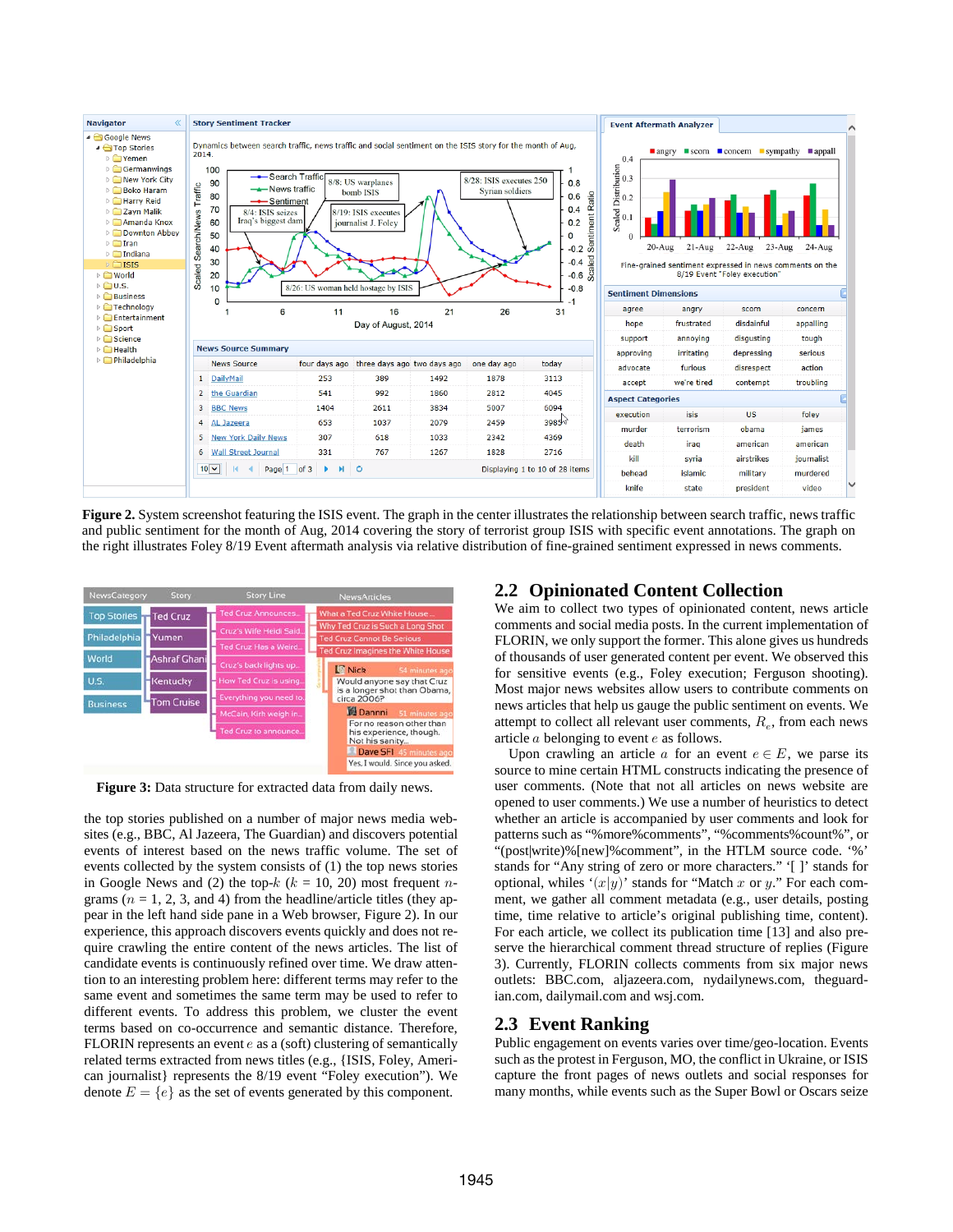people's attention for only few weeks/days. Hence, FLORIN maintains a list of "current" events from which a user can select to monitor. As the first version of our implementation, the list is limited to only 20 entries at all times. (Recall, that for each event we collect all posted news articles via Google News and the associated user comments.) The ranking is a weighted linear expression between three factors: (1) the number of news outlets covering the event, (2) the total time spent on being featured in Google News, and (3) the rate of user comments. (1) and (3) are computed relative to a time interval, which can be configured by the user. The options are: *days* or a time interval specified by the user. (1) is computed from the snippets in Google News without visiting the actual sources. (2) is computed from the times of the articles stored in our database. And, (3) is computed based on the rate of user generated comments in the interval given by the user. In the current implementation, these factors are all equally weighted.

## **2.4 Online Named Entity Recognition (NER)**

This component generates a set of initial *seed named entities* to be used by other applications, including sentiment analysis, which is included in this demo (Section 3). Despite extensive work in NER [14] (tutorial), its accuracy is far from perfect for Web text. Most existing methods are not amenable to real-time needs as they depend on Part-of-Speech (POS) tagging, or Wikipedia, which are expensive and unsuitable for online processing [11].

FLORIN includes an efficient one-scan mining based on the following hypotheses. (1) Many named entities relevant to an event *e* appear in news articles with an initial capital letter as news articles follow proper English. (2) The comments on an article  $a$  tend to remention the named entities from  $a$ . (3) The set of event  $e$ 's articles share a large portion of the entities relevant to  $e$ . These hypotheses allow us to discover a large initial set of the named entities relevant to the event  $e$  and even to perform a first-hand (soft) clustering of synonymous entity mentions (e.g., Foley, James Foley, and Jim Foley). Applications built on top of our infrastructure can further refine the list of named entities produced by FLORIN. We give such an example in Section 4.1.

## **2.5 System Implementation**

FLORIN is implemented using a combination of technologies: MySQL, Java, JSON, JSOUP, and Open Flash Chart<sup>[1](#page-2-0)</sup>. Figure 2 shows our system screenshot featuring the ISIS event.

## **3. SENTIMENT ANALYSIS APPLICATION**

We leverage the real-time news comment data collected for two sentiment analysis applications: (1) Story polar sentiment tracking with event annotations, and (2) Fine-grained sentiment analysis of event aftermath. For (1), we leverage the event set discovered in Section 2.1 on a story and the user comments on news articles belonging to an article to track the social sentiment responses to various events in that story. We record the daily sentiment for each event and obtain a data-point at the end of each day. The data points are aggregated over a certain period of time (in this case, a month) with event annotations.

As an illustration, we analyzed the social response to the terrorist group ISIS during August 2014. Figure 2 (center) shows the timeseries of the search traffic and news traffic of "ISIS" from Google Trends and Google News respectively. Search traffic refers to the number of searches. News traffic refers to the number of sources (e.g., news articles, blogs) covering the story. Both news and search

<span id="page-2-0"></span>1 http://teethgrinder.co.uk/open-flash-chart-2/

Comment 1: I sincerely hope and advocate Obama to take action and order to target these ISIS miscreants. Completely agree with US airstrikes in Iraq.

Comment 2: I support Obama's policy of not paying ransom and approving airstrikes and military action. I'd agree that this doesn't solve terrorism. But we're tired and frustrated of islamic extremists and terrorism.

Comment 3: James Foley execution is disgusting. US must take action. Terrorism is a serious concern and threat.

**Figure 4.** Analysis example of user opinions on the disturbing news event of Foley execution. We show the estimated aspects and sentiments (Tables in Figure 2) using different colors.

traffics are rescaled to [0,100] for a trend comparison. We also report the daily sentiment score  $s_t$  obtained from user comments across news sites (Section 2.2). For day  $t$ ,  $s_t$  is defined as the ratio of the count of positive words to the count of negative words in user comments on the story. The value of  $s_t$  is scaled to [-1, 1] where values close to  $+1/-1$  indicate posts dominated by positive/negative opinions, respectively. In sentiment analysis, each opinionated word conveys a general positive (e.g., great, awesome, nice) or negative (e.g., poor, worse, pathetic) polarity. Our sentiment analysis application system uses our sentiment lexicons in [5, 10].

# **4. DEMONSTRATION OVERVIEW**

The goal of our demo plan is to demonstrate to visitors that FLORIN is a step forward in the ongoing effort of the scientific community to build tools that measure public opinion and predict social behavior using large-scale social media content. We describe here several demo scenarios we will prepare for our audience that showcase FLORIN's data collection and aggregation capabilities, as well as the two sentiment analysis applications developed on top of them.

# **4.1 Off-Line Data Demo Scenario**

In the off-line demo scenario, we will identify a number of recent events of large public interest, crawl and organize them for the demo session. These will be used to promote lively interaction with our audience. Here we give an example based on the data we crawled during the month August 2014 for the event ISIS terrorism. Figure 2 depicts the data for this event.

**Search Traffic versus News Traffic.** On the plots rendered in our tool, we will show the directional trend of the search traffic volume for the terms of an event (e.g., ISIS) showing that they match well with the trend of the news traffic. For example, for ISIS we have a correlation coefficient of  $\rho = 0.71$ . We can also show the correlation between the news traffic and the social media traffic ( $\rho = 0.78$ ) for ISIS, not shown in Figure 2).

We will also present cases where the search traffic lags the news traffic. For ISIS, this can be seen in the specific peak events annotated in the plot. This is plausible as the users' search activity is often influenced by the news.

**Sentiment Analysis.** We will display and comment on the outcome of our sentiment analysis tools. For ISIS, the overall sentiment for the coverage of the story is negative with the relative rise and fall. This is evidenced by the sharp plummeting of the sentiment score on the events occurring on 8/8, 8/19, 8/26, and 8/28. Thus, using the data collected by FLORIN during that period, we find that the public sentiment accurately reflects the actual events taking place.